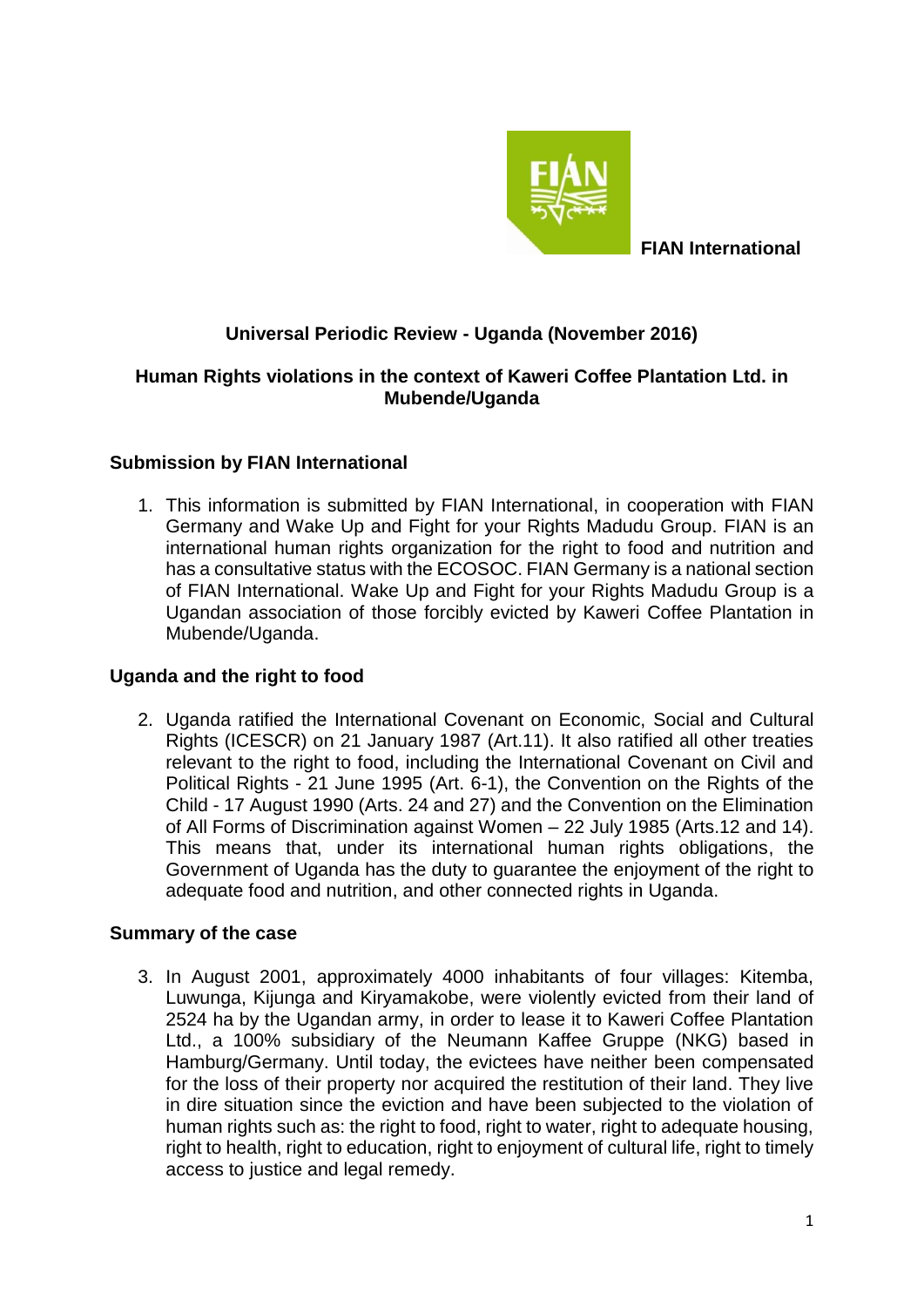- 4. During the eviction, the evictees lost their properties including their houses, which were destroyed by the soldiers. The health conditions of the evictees have been extremely deteriorating as there have been an increase of illnesses (malaria and diarrhea), and deaths of injuries from the evictions, starvation, malnourishment in children and undernourishment in adults. The number of children going to school and secondary school has dropped down (30%) because: on one hand children are unhealthy to attend the school and on the other hand parents do not have financial means to pay for their children in the secondary school particularly. Due to lack of accommodations parents have been obliged to share a bed with their adult children and this is a taboo in the Baganda tradition. Also, the evictees have lost the graveyards of their ancestors which constitute the violation of the enjoyment of cultural life. It is uncertain whether the evictees will get proper justice with adequate remedy since the case is still pending in the court until today after 14 years.
- 5. Following the eviction the right to food and nutrition of the evictees has been dramatically violated as their land has been given to Kaweri Coffee Plantation/NKG without compensation and also they do not have financial means to buy food. Women, children, disabled and elderlies suffer most hunger and malnutrition since husbands and young people have been forced into migration and left the community to search for a work. The evictees lost their access to clean water because the only clean water source they used to have before is located in the Kaweri Coffee Plantation.

# **Struggle of the evictees**

1

- 6. In 2002 the evictees brought the case to the Ugandan High Court. After eleven years of a legal battle, the evictees won the case on 28 March 2013. The defenders appealed against the judgment and after more than two years the Appeal Court hearing was set on 21 July 2015. The hearing could not take place as important records of almost 14 years in the Mubende Court file were missing, except the judgment. Due to this injustice situation the judges in the Court of Appeal advised the parties to find an amicable way of proceeding without harming each other. The lawyer of the evictees then conceded to the appeal and prayed Court to order for a re-hearing of the case before another judge of the High Court. The High Court has set the first re-hearing on 12 April 2016.
- 7. On 24 June 2015 in the concluding observation of the CESCR to Uganda with regard to the forced evictions it is stated that: *"The Committee is concerned about repeated cases of forced evictions of communities as well as lack of compensation to those communities or provision of alternative housing. The Committee is particularly concerned about the case of Mubende District whose inhabitants were evicted from their homes in 2001 in the context of the Kaweri Coffee plantation and about the fact that so far the legal redress they could obtain did not include restitution of land rights."<sup>1</sup>* Therefore, the CESCR urges the State of Uganda to: *"- Refrain from forcibly evicting individuals and expropriating land, including in the context of development projects. It recalls that in cases where eviction or relocation is considered to be justified, it should*

<sup>1</sup> CESCR: [http://daccess-dds-ny.un.org/doc/UNDOC/GEN/G15/150/73/PDF/G1515073.pdf?OpenElement,](http://daccess-dds-ny.un.org/doc/UNDOC/GEN/G15/150/73/PDF/G1515073.pdf?OpenElement)  Consulted on 04 February 2016